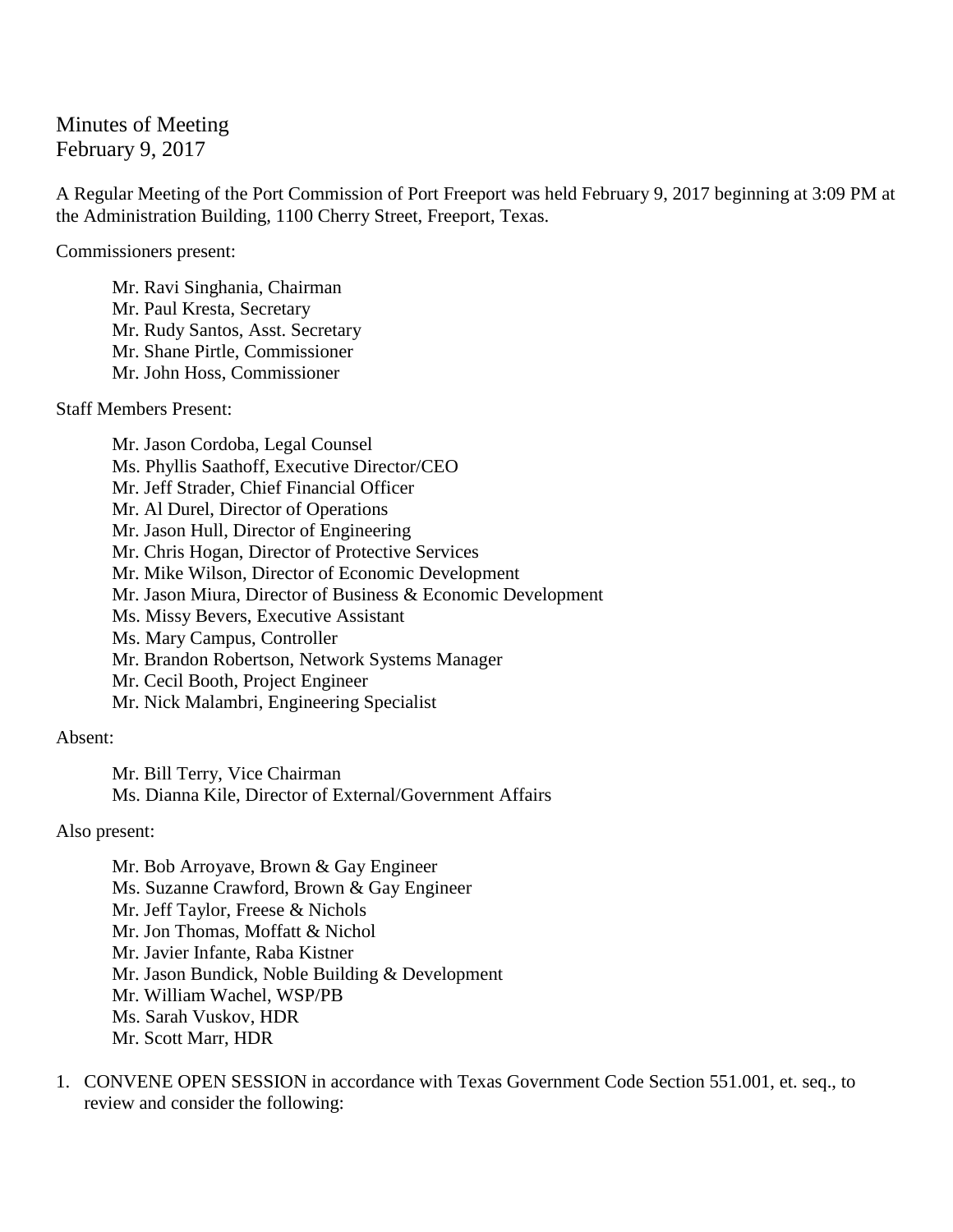- 2. Invocation Commissioner Shane Pirtle
- 3. Pledge of Allegiance: U.S. Flag & Texas Flag
- 4. Roll Call.

Commissioner Singhania noted that Commissioner Terry was absent and Commissioner Santos had a prior commitment and would be arriving later. All other Commissioners were present.

- 5. Safety Briefing Mr. Chris Hogan
- 6. Approval of minutes from the Regular Meeting held January 26, 2017.

A motion was made by Commissioner Kresta to approve the minutes as presented. The motion was seconded by Commissioner Pirtle with all Commissioners present voting in favor of the motion.

7. Receive report from Executive Director/CEO on activities and matters related to administrative affairs. Port tenant updates, USCOE, rail issues, AAPA Committees, leases, contracts, upcoming Port and civic events and other related administrative affairs.

Ms. Saathoff reminded the Board of the TSP meeting/conference call set for February 21 with the U.S. Army Corps of Engineers, headquarters, division and others associated with the approval of the Port's GRR Project. House Committee assignments have been announced at the State level. A Select Committee on Texas Ports Innovation and Infrastructure has been formed with Joe Deshotel as Chairman with a total of 11 members appointed with representation across the State including the coastal regions however no representation from Freeport. Another change to note is in the Transportation Committee with Jeannie Morrison as Chair, previously chaired by Joe Picket from El Paso who is now chairing the Environmental Regulation committee. The Special Purpose Districts will be chaired by Jim Murphy with Marion Perez from the Houston area serving as Vice Chair. Staff will be further evaluating the committee assignments and point out areas of interests. The Port Authority Advisory Committee will meet February 22. Ms. Saathoff is expected to be appointed to this committee and is planning to attend. The Texas Ports Association Legislative Reception will also be held the evening of February 22 and Brazoria County Day is March 7. The next meeting of the Brazoria-Fort Bend Rail District is set for February 17 in Richmond and the next Nexus Group meeting will be February 16 at Port offices. The Parcel 14 Rail Project is moving along with the 10% approval received from the UPRR. A pre-bid meeting is set for February 14 and bid opening scheduled for February 23 with award in March. Mr. Strader updated the Finance Committee on the Accounting Billing Systems Project on January 26 and that the project continues to be moved forward. Ms. Saathoff thanked the accounting team for tightening up the accounts receivables in recent months. Ms. Saathoff also mentioned the Election process is ongoing with the last day to file for a place on the ballot February 17. Lastly, Ms. Saathoff asked members of the audience to take time to cast a vote for the  $17<sup>th</sup>$ Annual Take-A-Child Fishing Tournament Logo Contest. Over 300 entries were received from schools throughout Brazoria County which were narrowed down for voting. The tournament will be held May 13 at the Freeport Municipal Park beginning at 8:00 a.m. Entry for the tournament is one canned food item. All participants receive a t-shirt as well as other goodies. Additionally, numerous prizes donated by sponsors are given away with first place winners (of each age group) of the tournament receiving computers.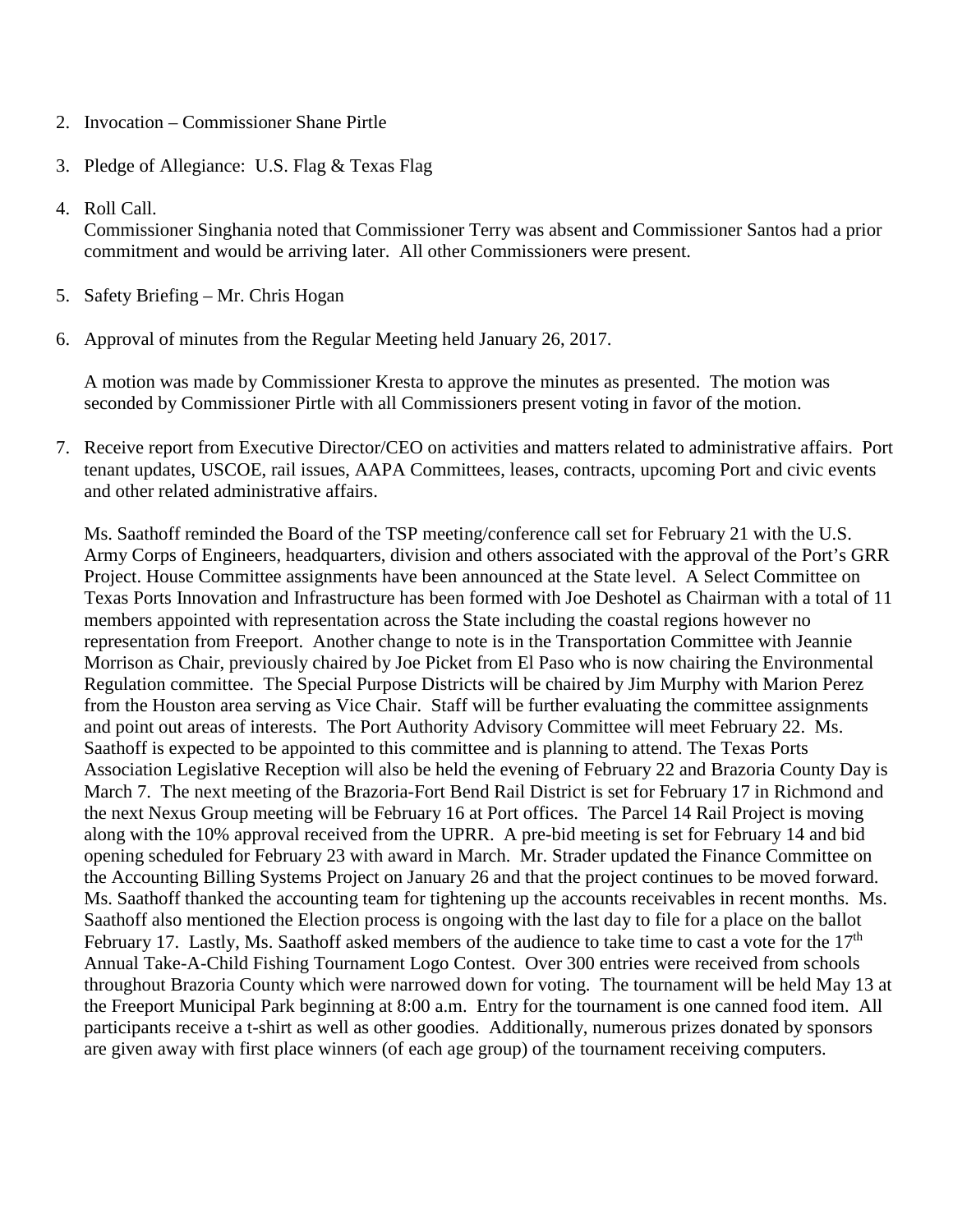8. Receive report from Commissioners on matters related to meetings and conferences attended, Port presentations and other related Port Commission matters.

Commissioner Pirtle reported attending the ABC/ACIT luncheon February 1 and the Hispanic Chamber Gala February 2. He also mentioned the upcoming Boy Scout Fundraising Breakfast to be held February 16.

Commission Hoss reported attending Brazosport Chamber Government Affairs Committee, Joint Chamber meeting held earlier today with Commissioner Pirtle and also attended the Dow Praxair Grand Opening January 31.

Commissioner Singhania reported attending the Brazosport Chamber Government Affairs Committee and also thanked Commissioner Hoss for his contact to help to arrange a meeting with Congressman Joe Barton to discuss the Port's projects. He also thanked Jason Miura for his recent presentation to the West Columbia Rotary. He also thanked staff and Commissioners for their efforts in getting the message out to the community about the Rail District efforts.

Commissioner Singhania added that at the last meeting the Board approved a one-third share of the funding for the Development Plan proposed by the City of Freeport Economic Development Corporation adding it was a little painful to read a not so positive comment about the Port and how we have not been doing everything we agreed to with the City. He further indicated he, Ms. Saathoff would like to visit with the new Mayor and new council members in order to get things straightened out. He also wants to see the Port obtain seats on the Oversight Board for this project since we are contributing, and asked Ms. Saathoff to follow-up. Ms. Saathoff stated that the Board authorized staff to move forward but an MOU Agreement will be drafted and presented for approval.

## 9. Public Comment

There were no comments from the public.

10. Approval of an agreement with Texas Gulf Bank for Port Freeport depository services for an initial 3-year term beginning April 1, 2017 and an optional 2-year renewal term.

Mr. Strader explained this process began last Fall in anticipation of the present depository agreement terminating March 31 of this year. Thirteen financial institutions with physical locations within the Port's District were identified and were provided a copy of the RFP package in addition to the required postings. Four institutions responded; First State Bank, Texas Gulf Bank, First National Bank of Lake Jackson and Wells Fargo. The criteria used to evaluate each institution surrounded around services offered, any fees charged for the services, interest earnings offered on deposits, financial strength and proximity of the closest branch to the Administrative offices. Texas Gulf Bank and First State Bank stood out in the review process as offering strong bids. Wells Fargo fees for their services and First National's interest rate offering wasn't as strong as compared to the top two institutions. The differences that separated Texas Gulf Bank and First State Bank was that Texas Gulf Bank offered a variable rate whereas First State Bank was a fixed rate. Additional time was requested to evaluate the scope and availability of services. Following that process, Texas Gulf was found to offer all of the required services currently. First State indicated there were a several of the required services were not available at this date. Also during the process, staff saw significant upward movement of interest rates which made Texas Gulf Bank stand out with their variable rate structure.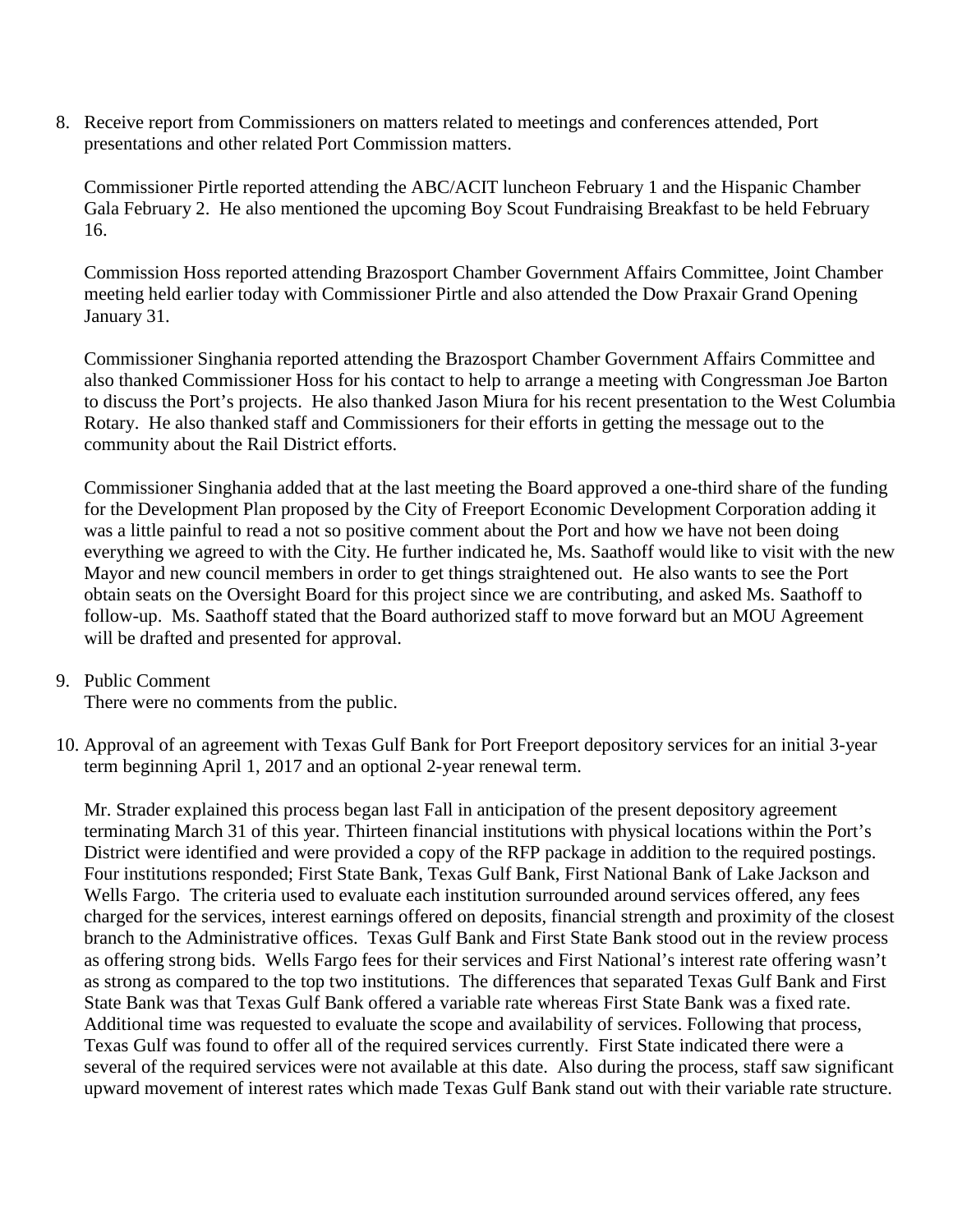During the Finance Advisory Committee, the Committee asked that an exit clause be included in the security agreement. After reviewing with legal counsel, additionally wording was recommended to include in the agreement. Management is recommending approval by way of the enclosed resolution of Texas Gulf Bank for depository services with the following addition to the Security Agreement, *the term of this contract shall commence April 1, 2017 and terminate March 31, 2020, which will be subject to one 2- year renewal option at the election of the Port, notwithstanding the foregoing, the Port is under no obligation to maintain its deposits with the Bank and withdraw them at any time without notice.* Mr. Cordoba clarified the wording was already in the Resolution, but felt it should also be in the Service Agreement. Commissioner Singhania asked to see the list of 13 financial institutions that were identified during the initial review process and given the chance to submit a proposal. He also stated that he had a conversation with Commissioner Terry who is the Chairman of the Finance Advisory Committee who relayed he is supportive of management's recommendation and appreciates the work and tenacity of the staff in the evaluation process.

A motion was made by Commissioner Hoss to approve Texas Gulf Bank as depository as recommended by staff and adopt the resolution as presented by staff. The motion was seconded by Commissioner Kresta. Mr. Cordoba clarified that if the optional extension is exercised at the Port's discretion, it will require Board approval. Commissioner Hoss modified his motion to include the optional 2-year extension to be brought back to the Board for approval. The modified motion was seconded by Commissioner Kresta with all Commissioners present voting in favor of the motion.

11. Approval of a contract with Sitek Omni Services, LLC for the asbestos removal and demolition of houses for the East End Properties Demolition 2017 Project in an amount not to exceed \$248,380.00.

This project involves the demolition of 22 houses in the East End with 19 requiring asbestos removal. Mr. Hull stated that five contractors submitted bids with the lowest bid that complied with all the requirements of the project submitted by Sitek Omni Services, LLC. It is staff's recommendation to award contract in the amount of \$248,380.00 to Sitek Omni Services, LLC.

Commissioner Singhania inquired about the addendum included in the bid tabulation, where some contractors included it and some did not, specifically, JTB submitted a lower bid but had no addendum. Mr. Hull explained that a new bid form was included in the addendum that revised the scope of work. In addition to removing some of the houses, the contractor had to haul in clean fill dirt so the property can be properly mowed and maintained. This was corrected by addendum. JTB did not get the correct bid form and therefore their bid submitted was for an incorrect scope of work.

A motion was made by Commissioner Pirtle to accept staff's recommendation. The motion was seconded by Commissioner Hoss with all Commissioners present voting in favor of the motion.

- 12. EXECUTIVE SESSION in accordance with Subchapter D of the Open Meetings Act, Texas Government Code Section 551.001, et. seq., to review and consider the following:
	- A. Under authority of Section 551.071 (consultation with attorney) for discussion regarding:
		- 1. Consultation with attorney regarding the terms and conditions of a proposed Lease Agreement with U.S. Customs Border Protection.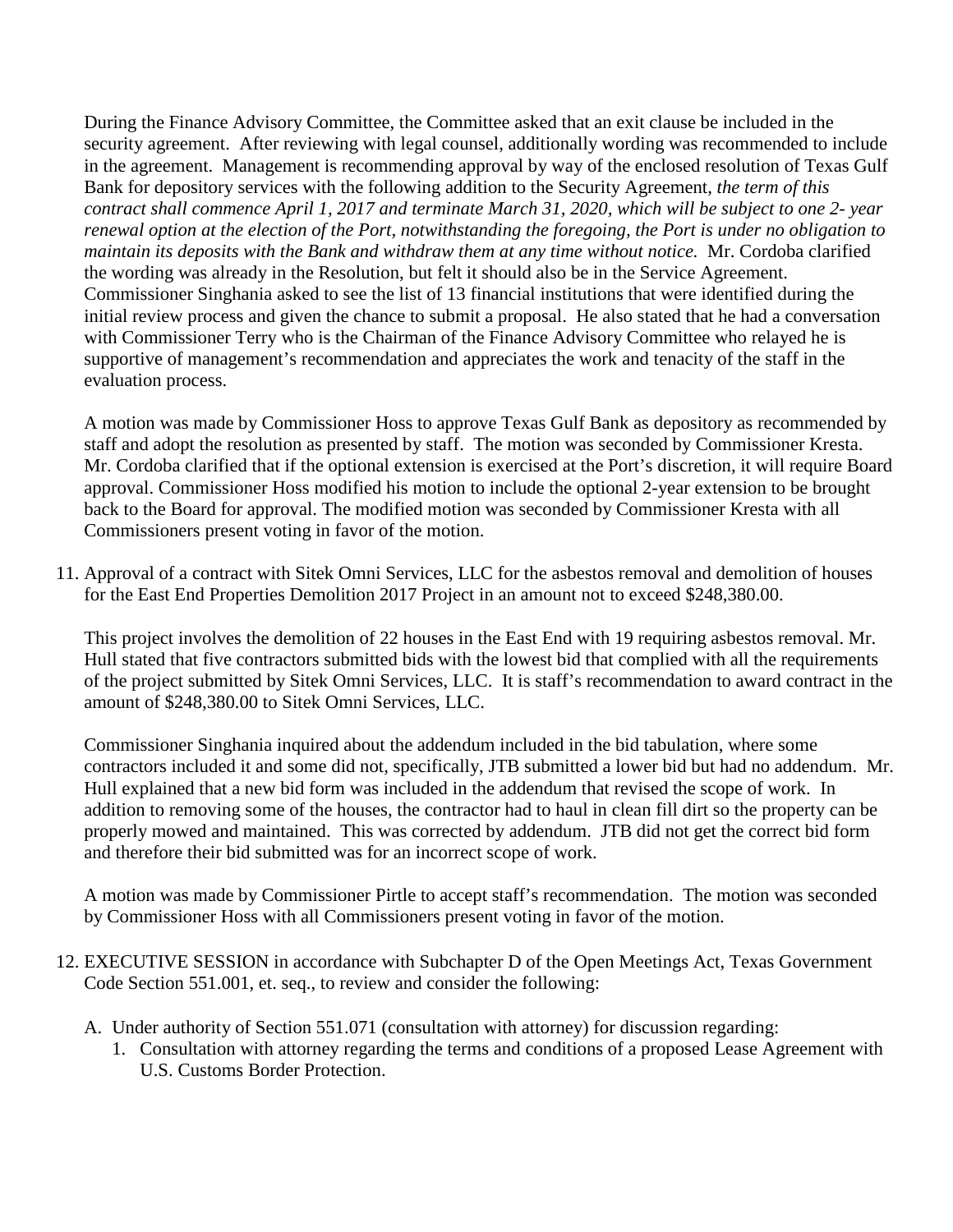- B. Under authority of Section 551.072 (deliberation of real property) for discussion regarding:
	- 1. The potential exchange, lease, or value of real property located at Port Freeport, including but not limited to Parcels 7, 8, 10, 26, and 37.
	- 2. The potential purchase, exchange, lease or value of real property located at Port Freeport, including but not limited to the real property located at and contiguous to Berths 1, 2, 5 and 7.
	- 3. Discussion regarding the potential exchange, lease or value of real property located in Freeport, Texas, including but not limited to the area known as the East End of Freeport and bordered by the following streets: FM 1495; East 2<sup>nd</sup> Street; Terminal Street and East 8<sup>th</sup> Street in Freeport, Texas.
	- 4. The potential exchange, lease, or value of real property located at Port Freeport, including but not limited to Parcels 4, 5, 6, 9, 14, 19, 27, 31, 34, and 38.
- C. Under authority of Section 551.074 (deliberation of personnel matters) for discussion regarding:
	- 1. Discussion regarding the CEO review and merit/pay increases of Manager Level Staff: Controller, Accounting Manager, Operations Manager, Crane Maintenance Manager, Network Systems Manager.
	- 2. Discussion regarding the CEO review and merit/pay increases of Director Level Staff: Director of Operations, Director of Engineering, Director of Protective Services, Director of Economic Development, Director of Business & Economic Development, Director of Government/External Affairs and Chief Financial Officer.
- 13. RECONVENE OPEN SESSION to review and consider the following:
- 14. Review and discuss bids received from Bartlett Cocke, Sterling Structures, Inc. and Noble Building & Development, LLC for the construction of the Customs and Border Protection Build-Out at the Emergency Operations Center (EOC) Project.

Mr. Hull stated that bids were opened for this project February 2. All three bids received were compliant with specifications however they were over Mr. Hull's estimate of the project which was \$850,000. In spite of bids exceeding Mr. Hull's estimate, he is recommending the Board award a contract to Noble Building & Development LLC for an amount not to exceed \$1,063,000.00.

A motion was made by Commissioner Pirtle to award the contract. The motion was seconded by Commissioner Kresta with all Commissioners present voting in favor of the motion.

Commissioner Kresta inquired if staff had looked into having a separate building versus adding onto the EOC and if it was any cheaper. Mr. Hull stated that option was not studied in great detail but it was obvious to him it would not be cheaper due to existing roof, walls and services. Mr. Jason Bundick with Noble explained that each project is different based on original design and the means and methods of that construction type. Historically, a renovation project is typically more expensive than new construction. However, based the Port's design requirements for this specific project, a new building will be more expensive. Because of specific requirements requested of the entity going in the building, this runs the price up, i.e., bullet proof glass, blast resistant walls, secured air vents and lab vent hoods. Mr. Bundick further stated that when you look at the proposed space, you would need a separate parking area and site development for an independent building, you could potentially add cost. Mr. Hull added that with current space; parking, driveway, drainage is already included as well as power and emergency generator.